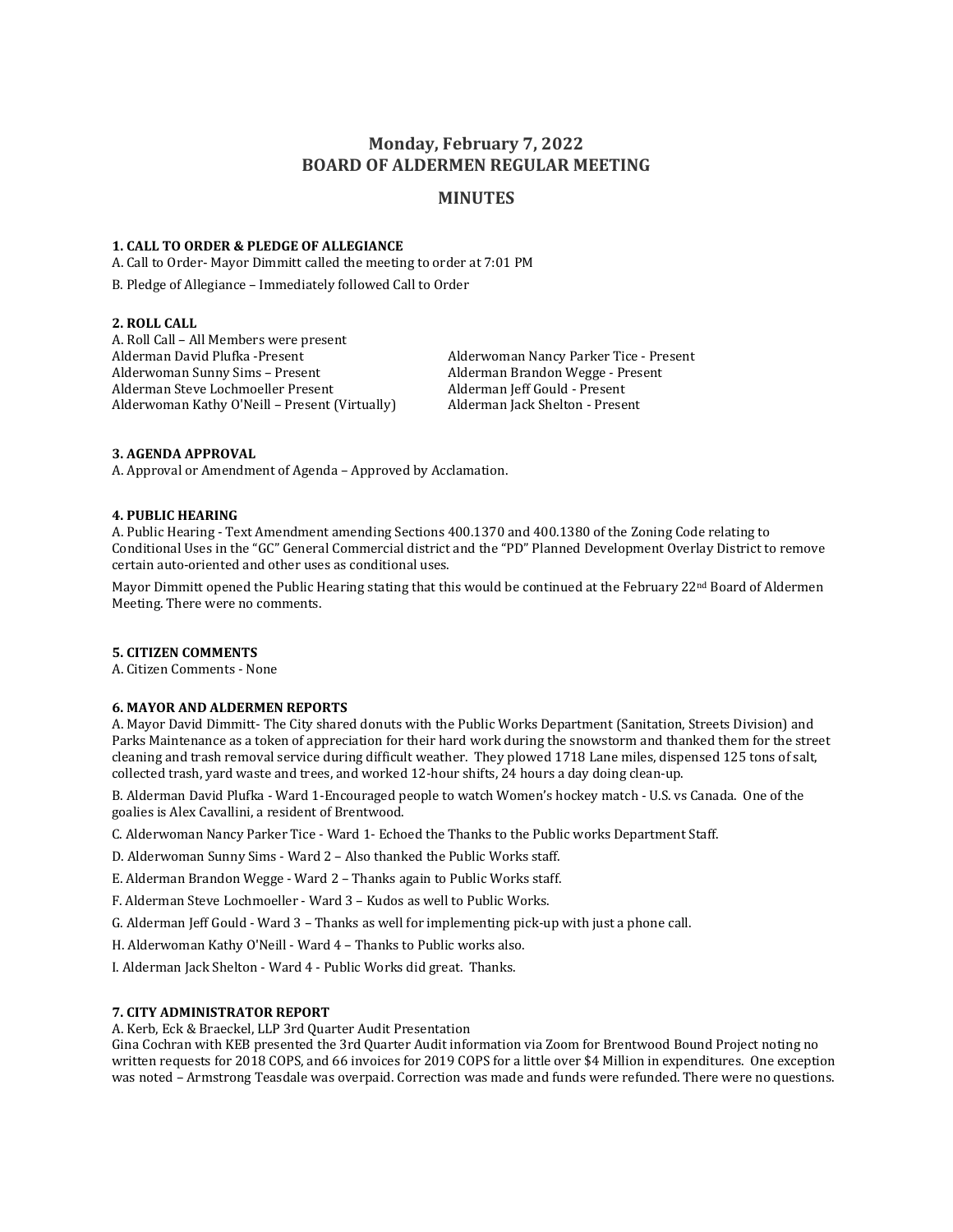### B. Brentwood Bound Update

Craig Schluter with Navigate Building Solutions presented his regular report citing construction costs, soft costs, no acquisitions, and extra funding reimbursements from MSD and Great Rivers Greenway (GRG). He shared an example of what the report would look like if playground project is approved, so that the Board could see the categories and where the monies would come from if they choose to do this project.

Alderman Gould asked if Economic Development Sales Tax money could be used to pay down the debt? City Administrator, Bola Akande, stated that debt service is not mentioned as a restriction, but still wants to confirm with financial counsel for clarification.

## C. Presentation - Destination Playground

Craig Schluter with Navigate Building Solutions and Ted Spaid with SWT design gave a Power Point Presentation available in Board Docs, noting that at the end of the presentation there would be four approvals needed to move forward with plan. They did a recap of the information which was also presented at Public Works meeting on January 31<sup>st</sup>. They shared the bid process for the playground equipment and selection of items. Bid process was done early to lock in pricing and use of multiple vendors for equipment to get best value. It was noted that continuing with 60% design plan was helpful with MSD and for the private market buzz for developers and interest. The plan does not include the use of contingency funds. There are additional funding sources and grants available along with excess EDST if needed. Also there will be naming rights and fundraising opportunities.

Area is 3.2 acres in size, which is large, and incorporates 5 design areas: Family Fun, Hub, Water Play, Adventure Spine, and Crazy Climb area. Grand opening planned for Spring 2023. It was shared how this becomes an economic catalyst for the city and how developers are excited to be a part of this area.

Alderman Lochmoeller asked about the alternative water capture system. It was shared that this will be an alternate bid, but they will work within the budget that we have.

Alderwoman Tice asked about the cost and any money left over. It was shared that the project came in right at anticipated cost, and should there be anything unexpected come up, they have done what they can to prepare. There is over \$4 million in Contingency, which is a very comfortable amount. Monies have been budgeted for acquisitions and other potential project needs, not including contingency funds.

Alderman Gould asked about risks, and Craig stated that they have shared all they know and prepared as best they can to cover potential property, jurisdictional and construction type risks. Ongoing maintenance was discussed, and SWT stated they feel the warranties for safety and construction are solid and meet industry standards. They are also reviewing potential site-barriers in adventure play structure to ensure maximum safety and sight coverage.

Alderman Wegge inquired about bid alternates for the water capture system and the entryways. SWT stated the bids will include these as alternates and will have the performance specs and documents for review. Also, explain the potential risk for property acquisition with MoDOT and the property easements, and if this was considered in the project. Craig noted that there is a potential \$800,000 risk with their construction, but it would come out of contingency. He noted that there are funds already allocated for some of these construction risks, which the city may or may not need or use. If not used in the construction contracts, the money comes back to the city.

Mayor noted there are many trees in the plan, and Mr. Spaid said they are included in the cost estimate.

Members were supportive of the presentation. The following items (D,E,F,G) are the four items seeking approval for the project.

D. Brentwood Bound - Destination Playground - Approval for SWT To Proceed With The Preparation Of Construction Documents For A \$5,000,000 Destination Playground And Water Play, Engaging The Playground Equipment Companies To Incorporate The Selected Pieces Into The Design.

Motion was made by Alderman Wegge and seconded by Alderwoman Sims to move forward with the project as noted. Discussion: Alderwoman Tice asked if there are any other risks (like MoDOT) that can be recalled. Craig stated that he has mentioned all he is aware of and can speak of openly. Alderman Wegge asked about GRG segment along Brentwood Blvd. and if this is allocated in budget, even without grant money. Craig noted that it is covered with over \$5 Million and can be covered under additional funding sources. Roll was called:

Alderman David Plufka -Yes **Alderwoman Nancy Parker Tice - Yes** Alderwoman Nancy Parker Tice - Yes Alderwoman Sunny Sims – Yes Alderman Brandon Wegge - Yes Alderman Steve Lochmoeller Yes Alderman Jeff Gould - Yes Alderwoman Kathy O'Neill – Yes (Virtually) Alderman Jack Shelton – Yes Motion carried by a vote of 8 (yes) to O (no).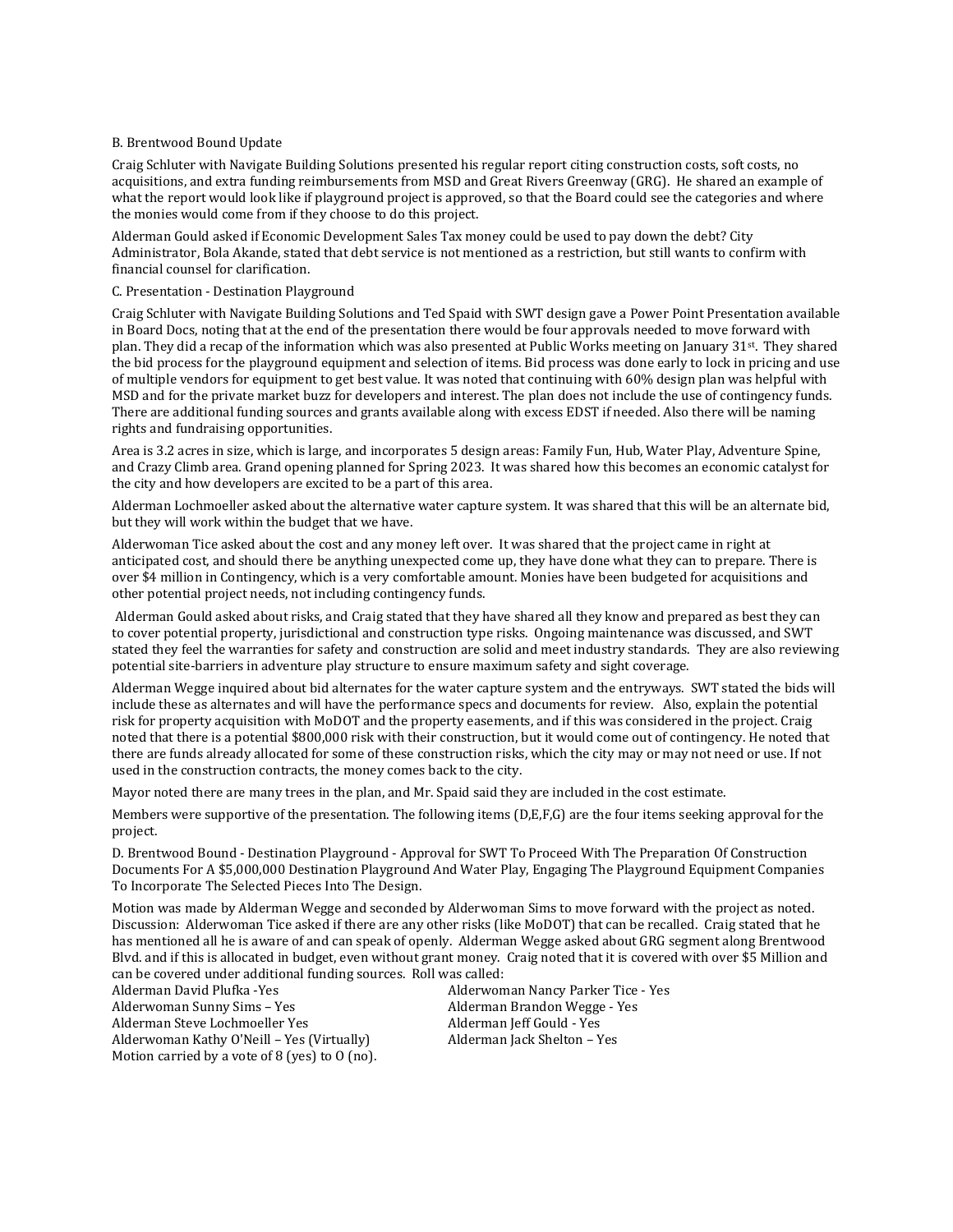E. Resolution No. 1335 - A Resolution Approving Acquisition of Playground Equipment for the Destination Playground in Brentwood Park

Motion was made by Alderwoman Tice and seconded by Alderwoman Sims to approve Resolution 1335 for the acquisition of playground equipment for the Destination playground. Alderman Gould confirmed that there are ageappropriate climbing features in multiple areas. Roll was called:

Alderman David Plufka -Yes Alderwoman Nancy Parker Tice - Yes Alderwoman Sunny Sims – Yes **Alderman Brandon Wegge - Yes** Alderman Brandon Wegge - Yes Alderman Steve Lochmoeller Yes Alderman Jeff Gould - Yes Alderwoman Kathy O'Neill – Yes (Virtually) Alderman Jack Shelton – Yes Motion carried by a vote of 8 (yes) to O (no).

F. Resolution No. 1336 - A Resolution Approving a Change Order with SWT for Additional Design Services for the Family Pavilion for the Brentwood Park Destination Playground.

| Motion was made by Alderman Wegge and seconded by Alderman Plufka to approve Resolution No. 1336, the change |                                    |  |
|--------------------------------------------------------------------------------------------------------------|------------------------------------|--|
| order with SWT for the additional design for the family pavilion. No discussion on this. Roll was called:    |                                    |  |
| Alderman David Plufka -Yes                                                                                   | Alderwoman Nancy Parker Tice - Yes |  |
| Alderwoman Sunny Sims - Yes                                                                                  | Alderman Brandon Wegge - Yes       |  |
| Alderman Steve Lochmoeller Yes                                                                               | Alderman Jeff Gould - Yes          |  |
| Alderwoman Kathy O'Neill – Yes (Virtually)                                                                   | Alderman Jack Shelton - Yes        |  |
| Motion carried by a vote of 8 (yes) to $0$ (no).                                                             |                                    |  |

G. Resolution No. 1337 - A Resolution Approving a Change Order with SWT for Additional Design Services for the Overlook for the Brentwood Park Destination Playground.

Motion was made by Alderman Plufka and seconded by Alderman Wegge to approve Resolution 1337, the change order with SWT for additional design services for the Overlook. Alderman Gould did not feel this feature provided great value and that the added cost was not necessary. Alderman Wegge felt it was good to at least have the design to consider. Alderman Plufka felt it offered a great view of the entire area and provided a spot for any visitor to experience he park. Roll was called:

Alderman David Plufka -Yes Alderwoman Nancy Parker Tice - Yes Alderwoman Sunny Sims – Yes Alderman Brandon Wegge - Yes Alderman Steve Lochmoeller Yes Alderman Jeff Gould - No Alderwoman Kathy O'Neill – Yes (Virtually) Alderman Jack Shelton – Yes Motion carried by a vote of 7 (yes) to 1 (no).

H. Discussion on Union Pacific Railroad and Pavement Maintenance

Dan Gummersheimer spoke and presented that this project supports the crosswalk to connect two parks safely, stating that MoDOT funds most of the improvements - but the total cost to Brentwood is approximately \$22,000 a year, for the signal maintenance and surfacing. This is money we would transfer to Union Pacific to do the work. City attorney will provide language for agreement that ensures the maintenance is done each year by Union Pacific.

Motion was made by Alderman Lochmoeller and seconded by Alderman Plufka to authorize staff to proceed and negotiate a contract under which this obligation is sorted out and to bring back to Board for approval. Motion carries by unanimous voice vote.

## **8. CONSENT AGENDA**

A. Standing Committees Reports- None.

B. Warrant Lists - Operating Funds and 2021 and 2022 Expenditures from the 2019 Series Certificates of Participation Proceeds (COPs)

C. Resolution No. 1321.1 Police Officer Wellness Program - A Resolution authorizing an amended annual agreement with SSM Executive Health Medical Group; and Personal Assistance Services (PAS); for professional services related to annual police officer medical wellness evaluations

Motion was made by Alderman Gould and seconded by Alderwoman Tice to approve the Consent Agenda. No discussion. Roll was called:

Alderman David Plufka -Yes Alderwoman Nancy Parker Tice - Yes Alderwoman Sunny Sims – Yes Alderman Brandon Wegge - Yes Alderman Steve Lochmoeller Yes Alderman Jeff Gould - Yes Alderwoman Kathy O'Neill – Yes (Virtually) Alderman Jack Shelton – Yes Motion carried by a vote of 8 (yes) to O (no).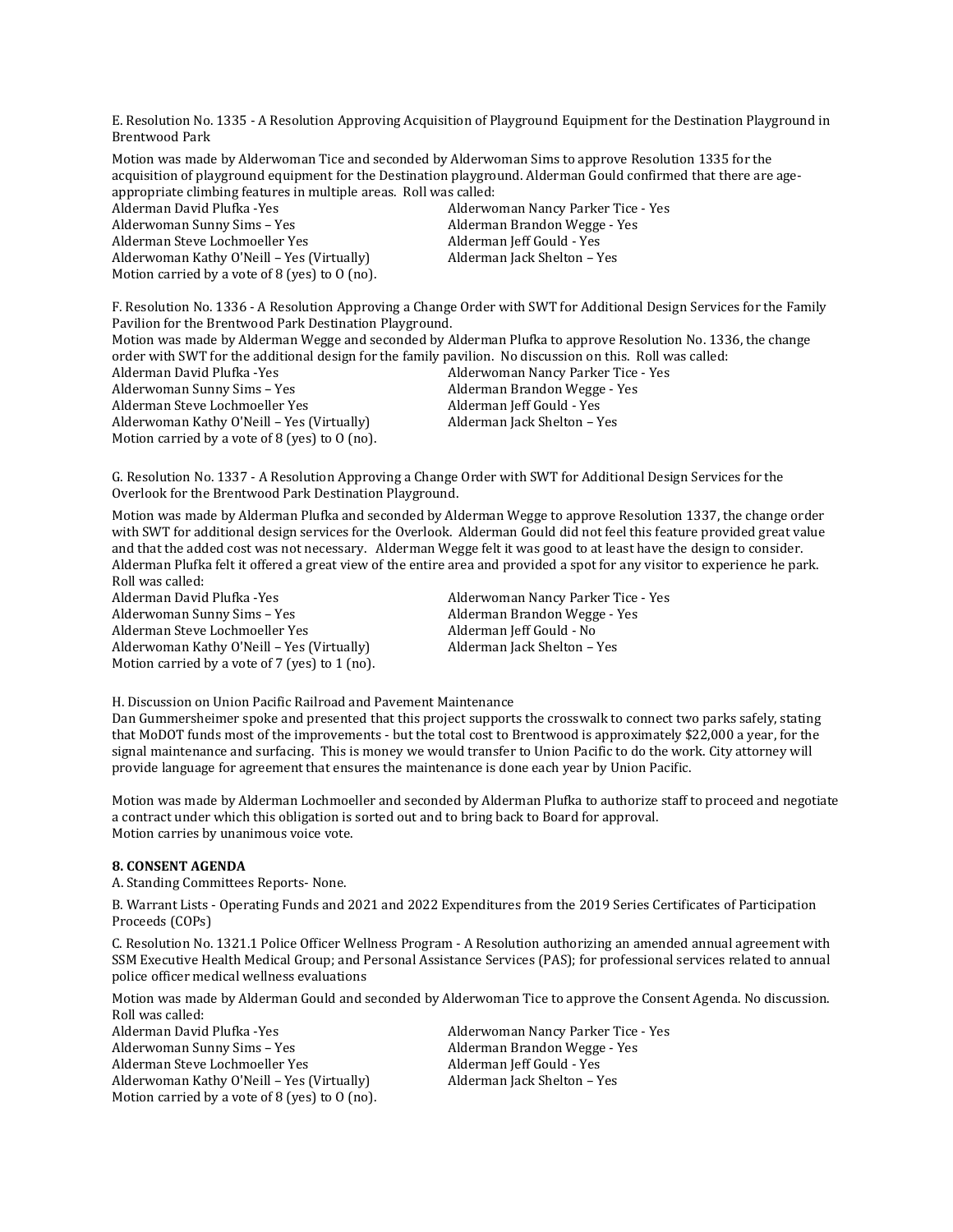#### **9. OLD BUSINESS**

A. Bill No. 6360.1 Amendment to the Redistricting Map - An Ordinance Amending Sec. 105.030 Of The Brentwood City Code And Establishing New Wards In Response To The 2020 Decennial Census. Second Reading

The Director of Planning and Development, Whitey Kelly, presented that the map included with Bill 6360 needed to be corrected to match the Ordinance that was passed. The Map has now been corrected to include the missing parcel and it now matches the Ordinance that was approved.

Motion was made by Alderwoman Tice and seconded by Alderman Wegge to amend Bill No. 6360 to become 6360.1 Motion carried by unanimous voice vote.

Motion was made by Alderman Plufka and seconded by Alderwoman Sims to have a second reading of Bill No. 6360.1. Motion carried by unanimous voice vote.

City Attorney, Kevin O'Keefe did a second reading of the Bill.

Motion was made by Alderwoman Sims and seconded by Alderman Plufka to Perfect Bill No. 6360.1 into Ordinance form. There was no discussion. Roll was called:

Alderman David Plufka -Yes Alderwoman Nancy Parker Tice - Yes Alderwoman Sunny Sims – Yes Alderman Brandon Wegge - Yes Alderman Steve Lochmoeller Yes **Alderman Ieff Gould - Yes** Alderman Jeff Gould - Yes Alderwoman Kathy O'Neill – Yes (Virtually) Alderman Jack Shelton – Yes By a vote of 8 (yes) to O (no), Bill No. 6360.1 will become Ordinance 4993.1, upon signature of the Mayor,

B. Bill No. 6370.1 An Ordinance Granting Approval of Site Development Plan for the Exterior Renovation of the Building at 2428 S. Brentwood Boulevard for St. Louis Cremation. Second Reading.

Whitney Kelly presented the information. Robert Srote, Justin King and Oliver King (architect and property owner) were in attendance via Zoom to answer any questions in support of this Bill. Based on prior discussion, Whitney noted that additional use of parking space has been agreed upon by the church and written into the amended agreement. The church and previous owner allowed use of additional space if needed, and the church has agreed to extend this to the new owner, although the need is not anticipated.

Motion was made by Alderwoman Sims and seconded by Alderman Wegge to amend Bill No. 6370 to 6370.1. Motion carries by unanimous voice vote.

Motion was made by Alderwoman Sims and seconded by Alderwoman Tice to have a second reading of Bill No. 6370.1. Motion carried by unanimous voice vote,

City Attorney, Kevin O'Keefe did a second reading of the Bill.

Motion was made by Alderman Lochmoeller and seconded by Alderwoman Sims to Perfect Bill No. 6370.1 into Ordinance form. In discussion, the following questions were asked: Alderman Plufka inquired about the pole signage not being in compliance and that plan appears unchanged. Whitney Kelly explained that was part of the original submission and verified that on sheet C-2 it has been changed to a monument sign. Alderman Gould suggested removing the old rendering to avoid confusion. He also asked about the metal roofing and if it meets compliance. Whitney said metal is only on the new front part and was discussed in existing staff report at P&Z and it meets architectural and compliance standards. Alderman Lochmoeller wanted to ensure that the parking agreement was in place. He also inquired about the existing fence and possible replacement. Whitney noted that was not a part of this agreement but can be discussed with the applicant regarding if needed for code enforcement.

Roll was called:<br>Alderman David Plufka - Yes Alderwoman Nancy Parker Tice - Yes Alderwoman Sunny Sims – Yes **Alderman Brandon Wegge - Yes** Alderman Brandon Wegge - Yes Alderman Steve Lochmoeller Yes Alderman Jeff Gould - Yes Alderwoman Kathy O'Neill – Yes (Virtually) Alderman Jack Shelton – Yes By a vote of 8 (yes) to O (no), Bill No. 6370.1 will become Ordinance No. 5004, upon signature of the Mayor,

#### **10. NEW BUSINESS**

A. Bill No. 6371 - An Ordinance Pertaining to the Safe Conduct of Pedestrians. First and Second Reading

The City Attorney did the first reading of the Bill.

Chief Spiess presented the information, noting that the Public Safety Committee suggested an Ordinance be drafted. Original discussion was for targeting panhandlers and roadway solicitation. City Attorney noted that this is for Safety in the Roadway, and applies to all pedestrians (including Newsboy Day, etc.) so as not to target individuals or infringe on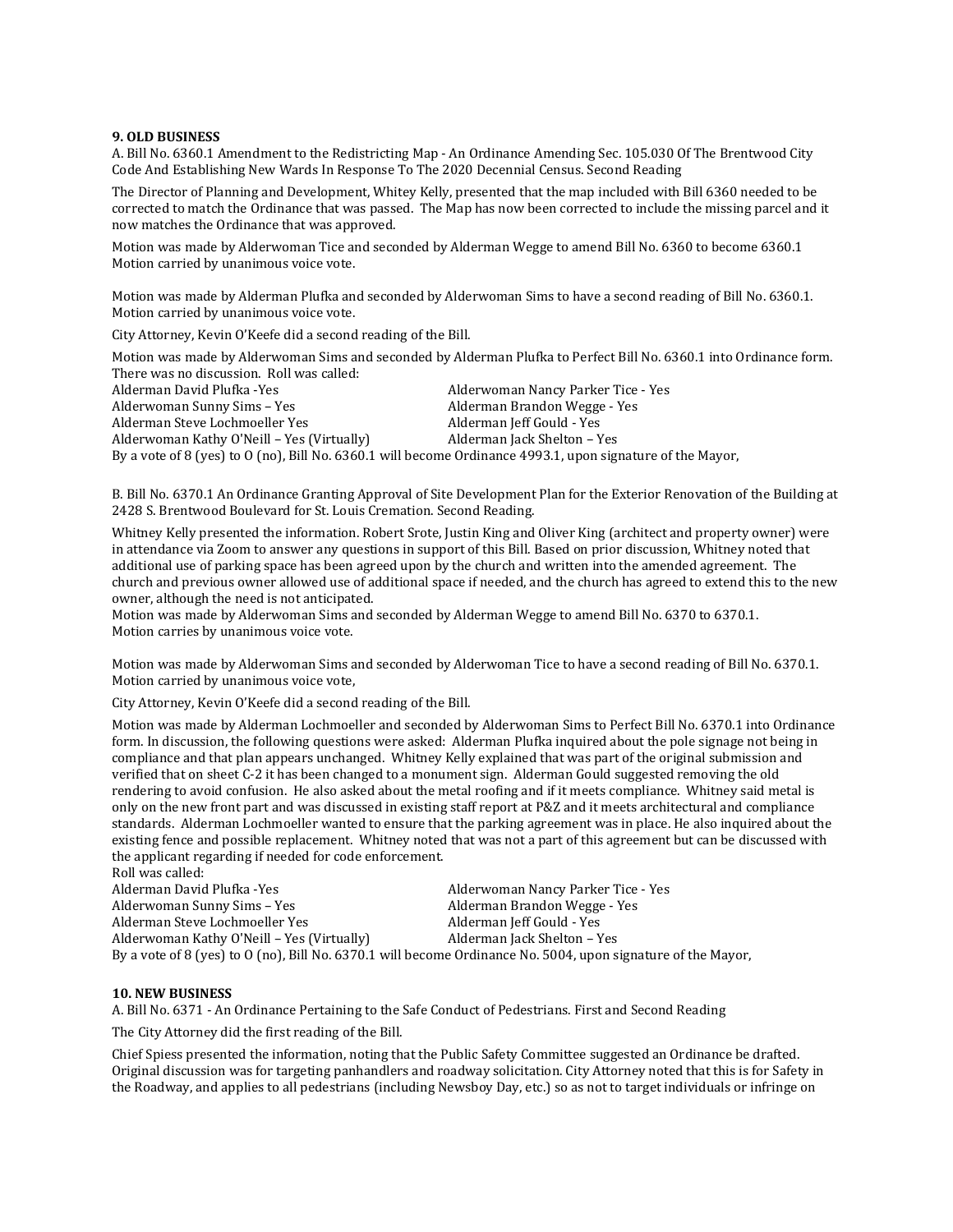First-Amendment rights. This ordinance seeks to amend the Brentwood Municipal Code regarding Panhandling, and address citizen comments and calls regarding "solicitation" of money.

Motion was made by Alderman Lochmoeller and seconded by Alderman Gould to have a second reading of the Bill. Motion carried by unanimous voice vote.

The City Attorney did the second reading of the Bill

Motion was made by Alderman Gould and seconded by Alderman Shelton to Perfect Bill No. 6371 into Ordinance form. There was no discussion. Roll was called:

| Alderman David Plufka -Yes                                                                                 | Alderwoman Nancy Parker Tice - Yes |
|------------------------------------------------------------------------------------------------------------|------------------------------------|
| Alderwoman Sunny Sims – Yes                                                                                | Alderman Brandon Wegge - Yes       |
| Alderman Steve Lochmoeller Yes                                                                             | Alderman Jeff Gould - Yes          |
| Alderwoman Kathy O'Neill – Yes (Virtually)                                                                 | Alderman Jack Shelton – Yes        |
| By a vote of 8 (yes) to 0 (no), Bill No. 6371 will become Ordinance No. 5005, upon signature of the Mayor, |                                    |

B. Bill No. 6372 An ordinance of the City of Brentwood, Missouri, approving a certain easement with Spire Missouri Inc.; authorizing certain other actions in connection therewith; providing for the effective date of this ordinance; and containing a severability clause. First and Second Reading.

The City Attorney did the first reading of the Bill.

Director of Public works, Dan Gummersheimer presented the information noting this is in the area of Mary Ave. This work is at the pedestrian underpass and connects the two easements. It runs perpendicular to pedestrian area.

Motion was made by Alderman Wegge and seconded by Alderman Plufka to have a second reading of the Bill Motion carried by unanimous voice vote.

The City Attorney did the second reading of the Bill.

Motion was made by Alderman Lochmoeller and seconded by Alderwoman Tice to Perfect Bill No. 6372 into Ordinance form. Alderman Gould asked to gain clarification on some of the line markings in the drawing. Dan noted those had no bearing on this work. Roll was called:

Alderman David Plufka -Yes Alderwoman Nancy Parker Tice - Yes Alderwoman Sunny Sims – Yes Alderman Brandon Wegge - Yes Alderman Steve Lochmoeller Yes Alderman Jeff Gould - Yes Alderwoman Kathy O'Neill – Yes (Virtually) Alderman Jack Shelton – Yes By a vote of 8 (yes) to O (no), Bill No. 6372 will become Ordinance No. 5006, upon signature of the Mayor,

C. Bill No. 6373 An Ordinance of the City of Brentwood Approving a Certain Settlement Agreement with Drewco Property, LLC and Brentwood Material Company; Authorizing Certain Other Actions in Connection Therewith; Providing for the Effective Date of this Ordinance; and Containing Severability Clause. First and Second Reading

The City Attorney did the first reading of the Bill.

Attorney Mark Murray presented the information, stating that after some back and forth, the result is a revised settlement agreement. Materials terms are all the same, some minor changes and typos were corrected, and most significant change is that check will be made payable to the law firm representing Drewco Properties.

Motion was made by Alderman Plufka and seconded by Alderman Lochmoeller for a second reading of the Bill, Motion carried by unanimous voice vote.

The City Attorney did the second reading of the Bill.

A motion was made by Alderman Plufka and seconded by Alderwoman Sims to Perfect Bill No. 6373 into Ordinance form. There was no further discussion. Roll was called:

| Alderman David Plufka -Yes                                                                                 | Alderwoman Nancy Parker Tice - Yes |
|------------------------------------------------------------------------------------------------------------|------------------------------------|
| Alderwoman Sunny Sims – Yes                                                                                | Alderman Brandon Wegge - Yes       |
| Alderman Steve Lochmoeller Yes                                                                             | Alderman Jeff Gould - Yes          |
| Alderwoman Kathy O'Neill – Yes (Virtually)                                                                 | Alderman Jack Shelton – Yes        |
| By a vote of 8 (yes) to 0 (no), Bill No. 6373 will become Ordinance No. 5007, upon signature of the Mayor, |                                    |

D. Resolution No. 1338 - Engagement Letter for Financial Audit Services for the year ended December 31, 2021. - A Resolution Authorizing A Professional Services Agreement For The Year Ended December 31, 2021, With Clifton Larson Allen (CLA) LLC For Financial Auditing Services

The Director of Finance, Robin Jones, presented the information noting that this agreement is for a 3-year commitment, with the option for two, one-year extensions, effective for the 2021 financial audit.

Motion was made by Alderwoman Tice and seconded by Alderman Jack Shelton to approve the agreement as written. There was no further discussion. Roll was called: